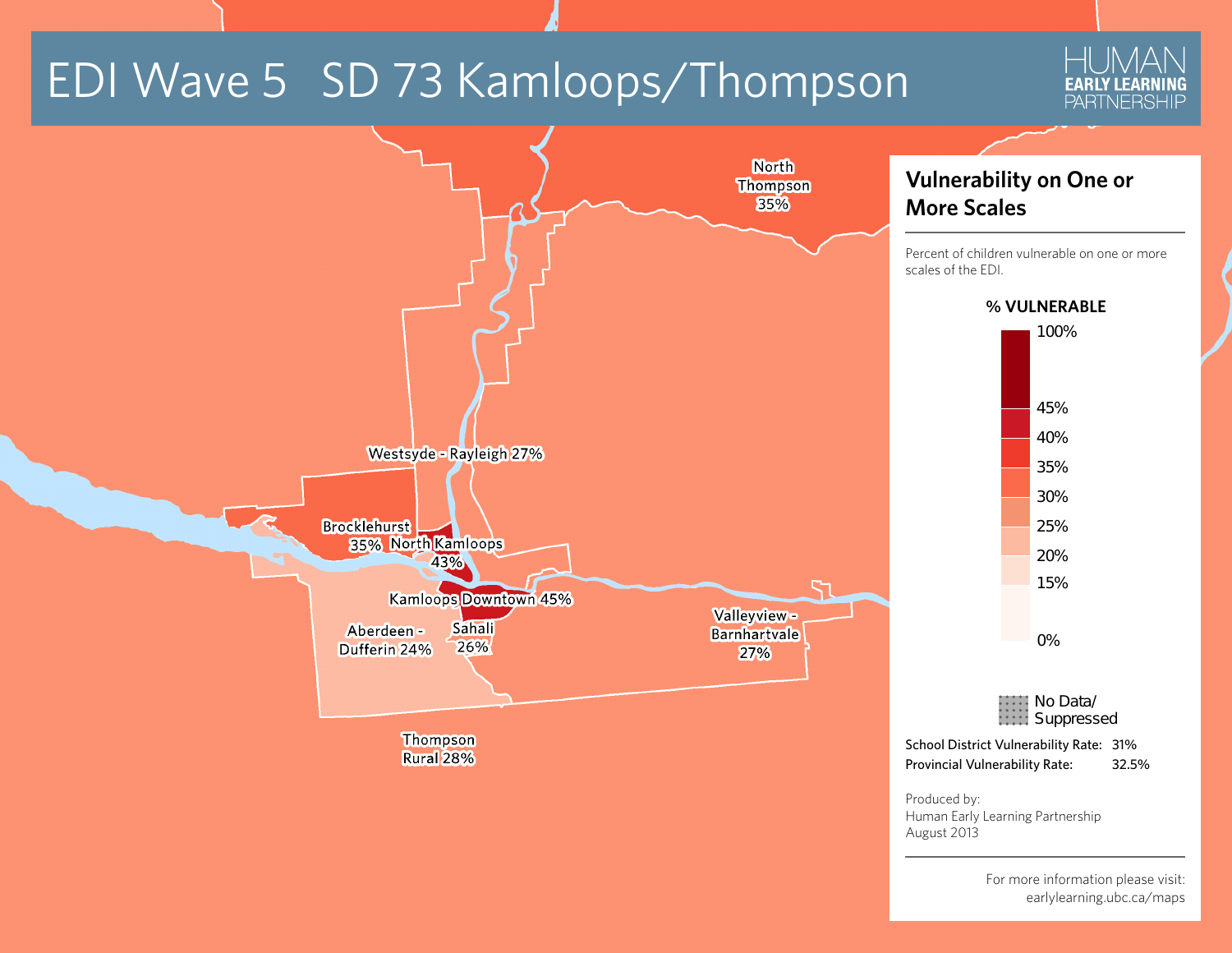

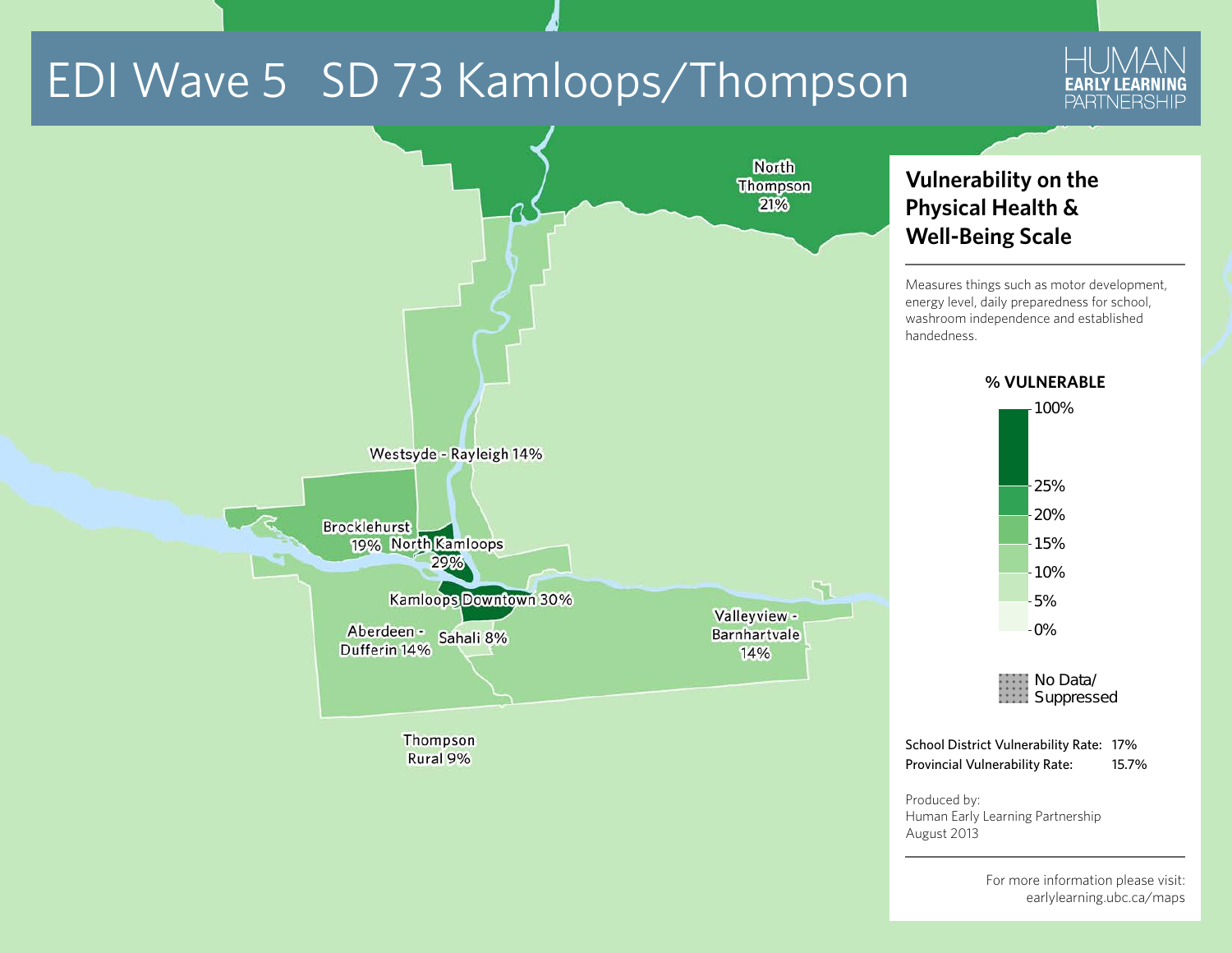



For more information please visit: earlylearning.ubc.ca/maps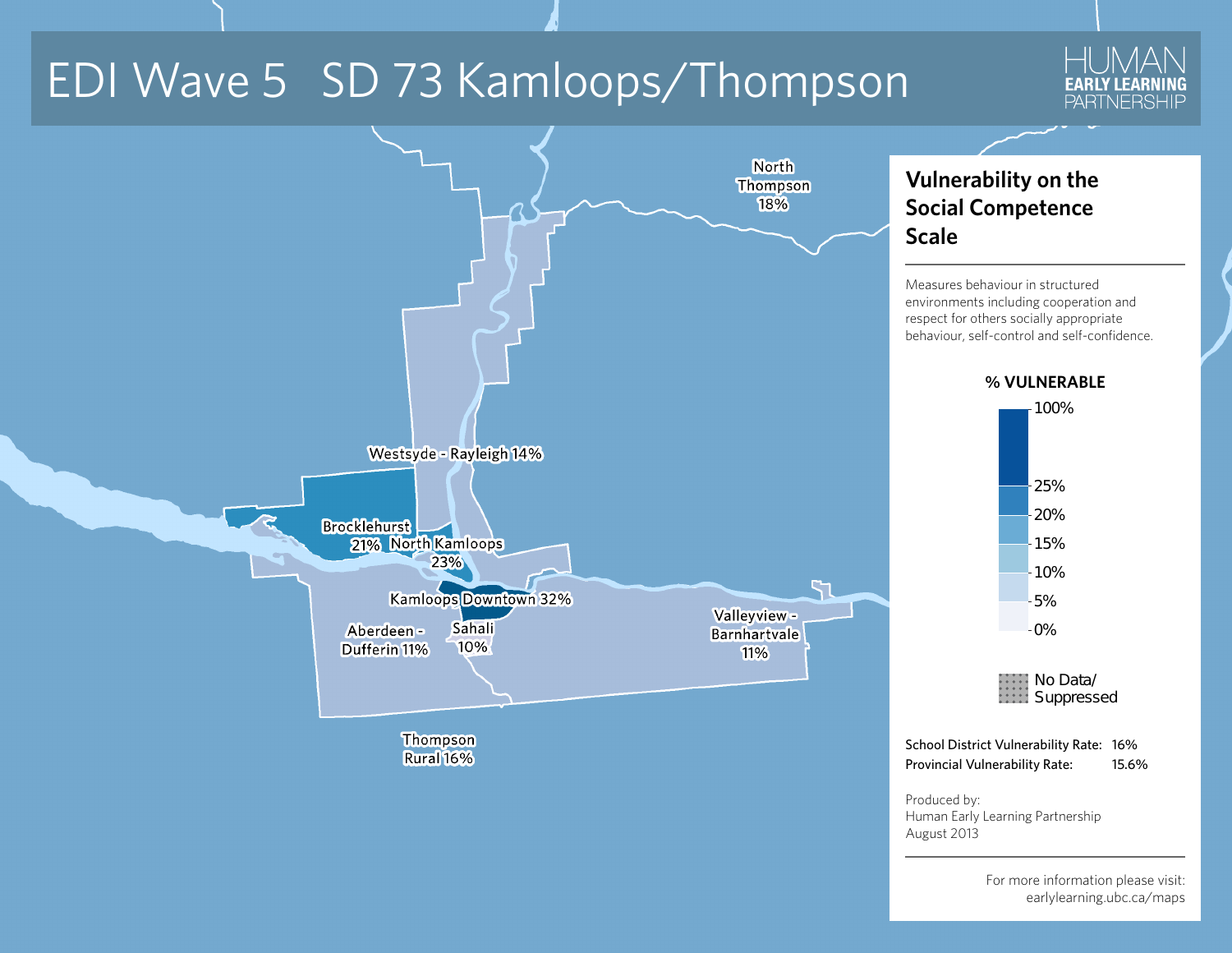

HI INAA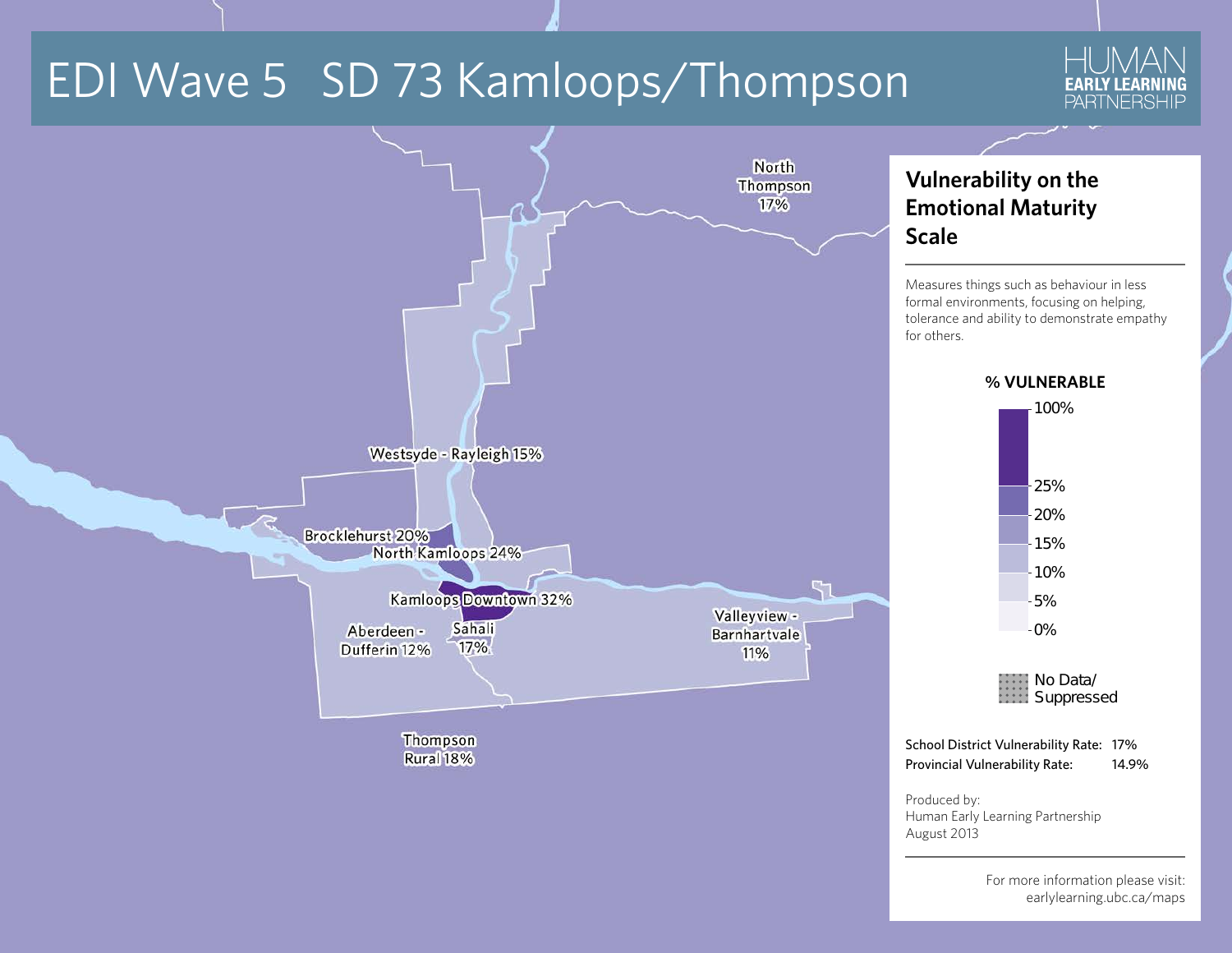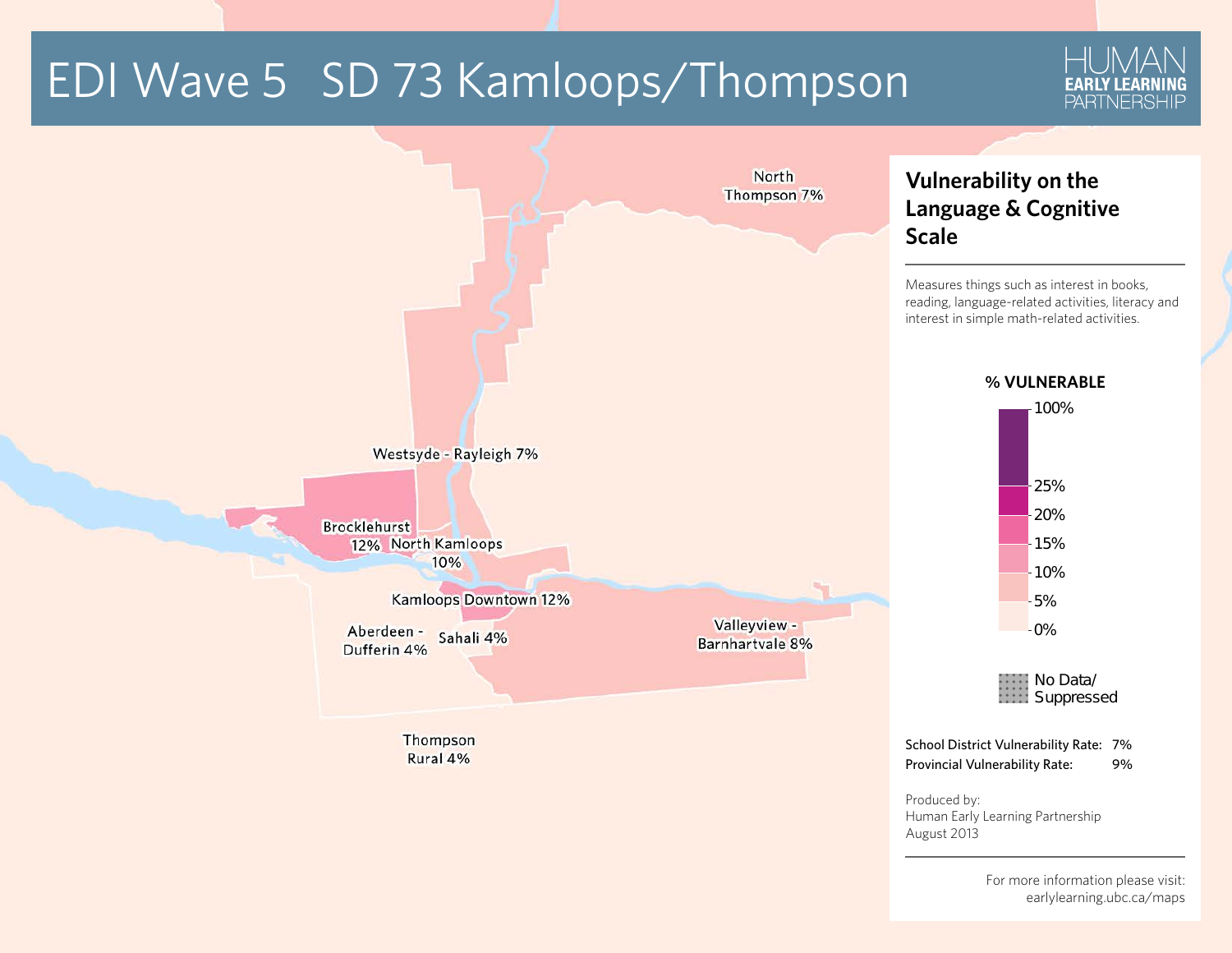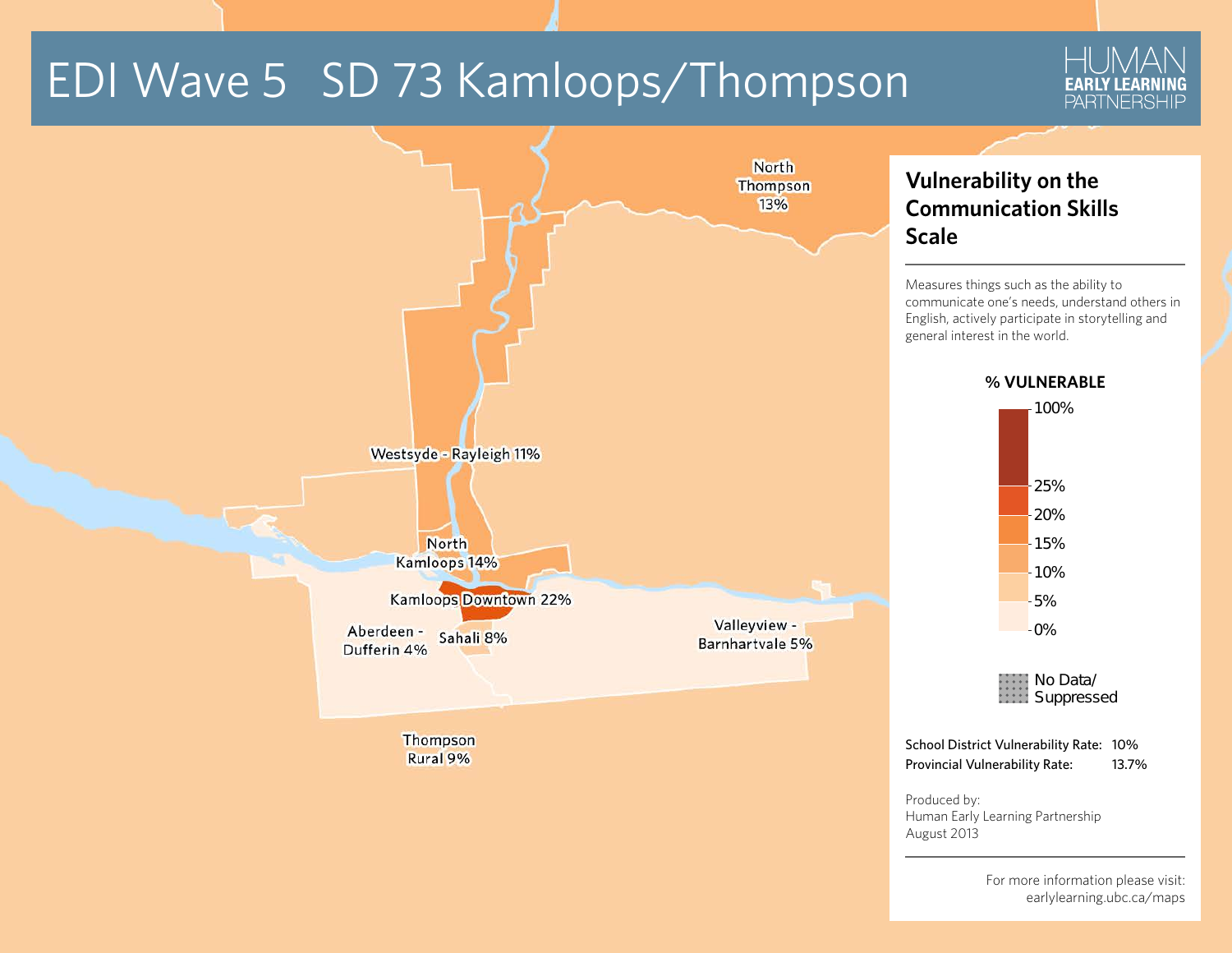

earlylearning.ubc.ca/maps

**HUMA** 

**PARTNERSHIP**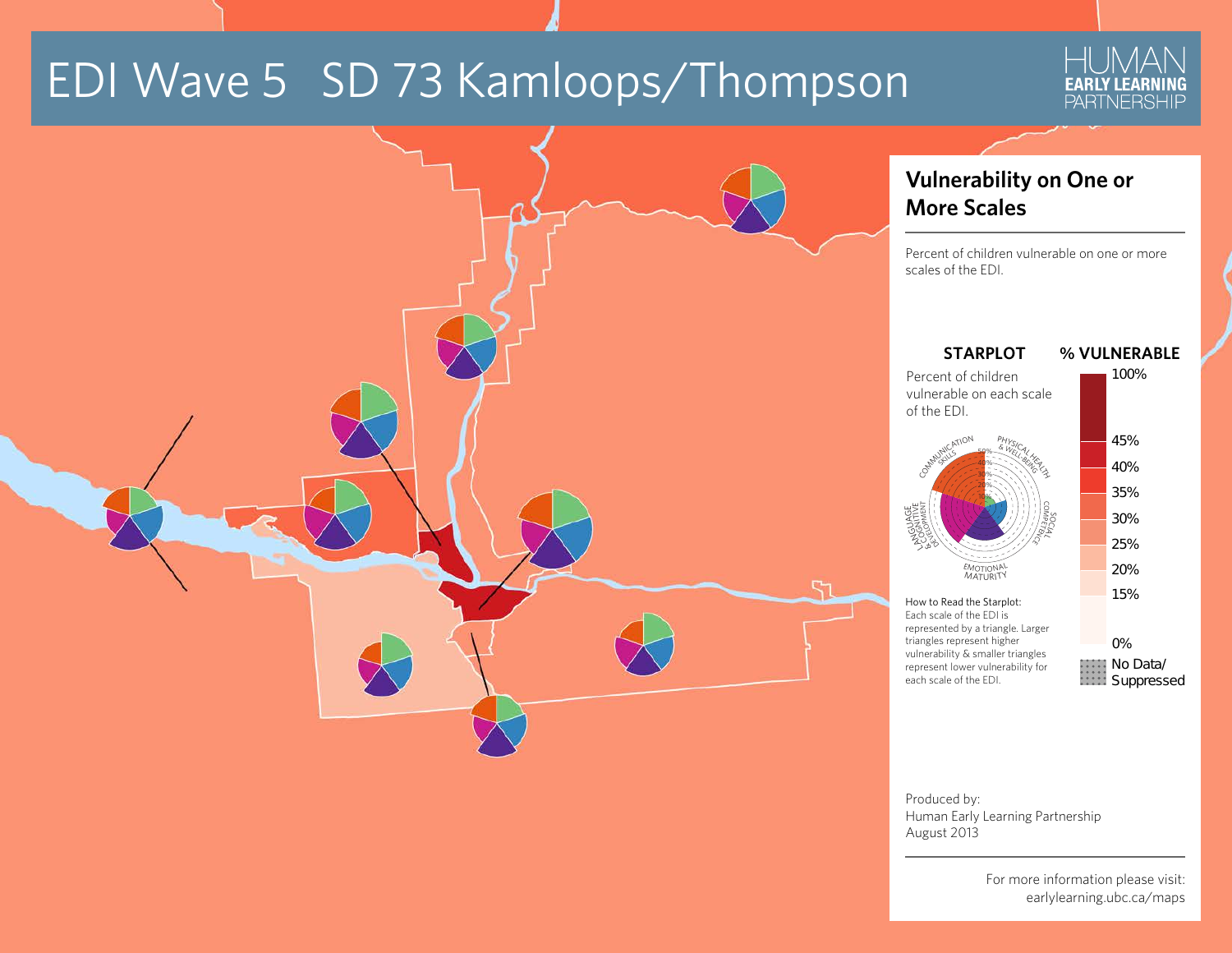#### EDI W4 - 5 SD 73 Kamloops/Thompson



For more information please visit: earlylearning.ubc.ca/maps

August 2013